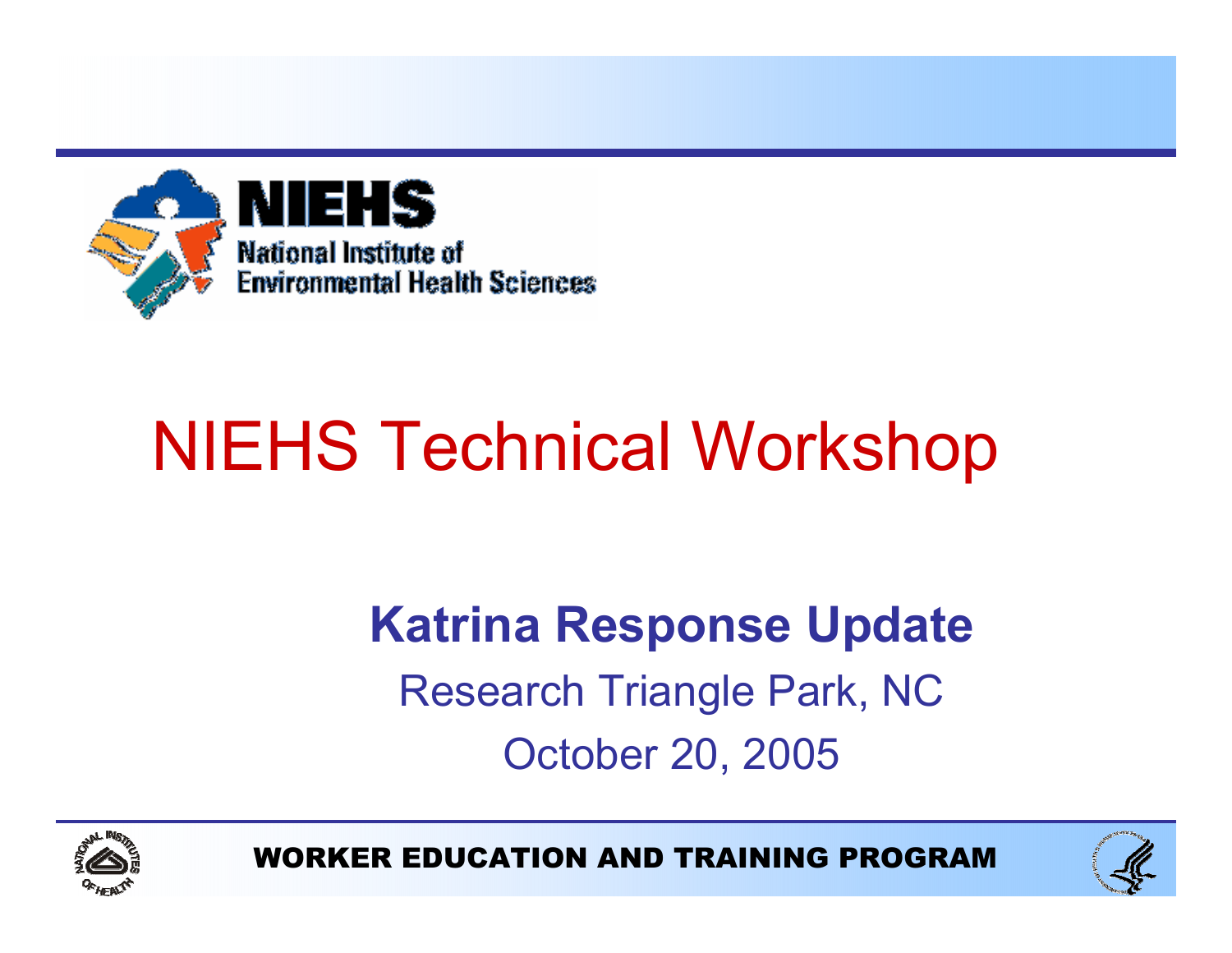

# WETP Katrina Response: What's New? What's Next?

### Joseph T. Hughes, Jr.

### **Director** Worker Education and Training Program Division of Extramural Research & Training





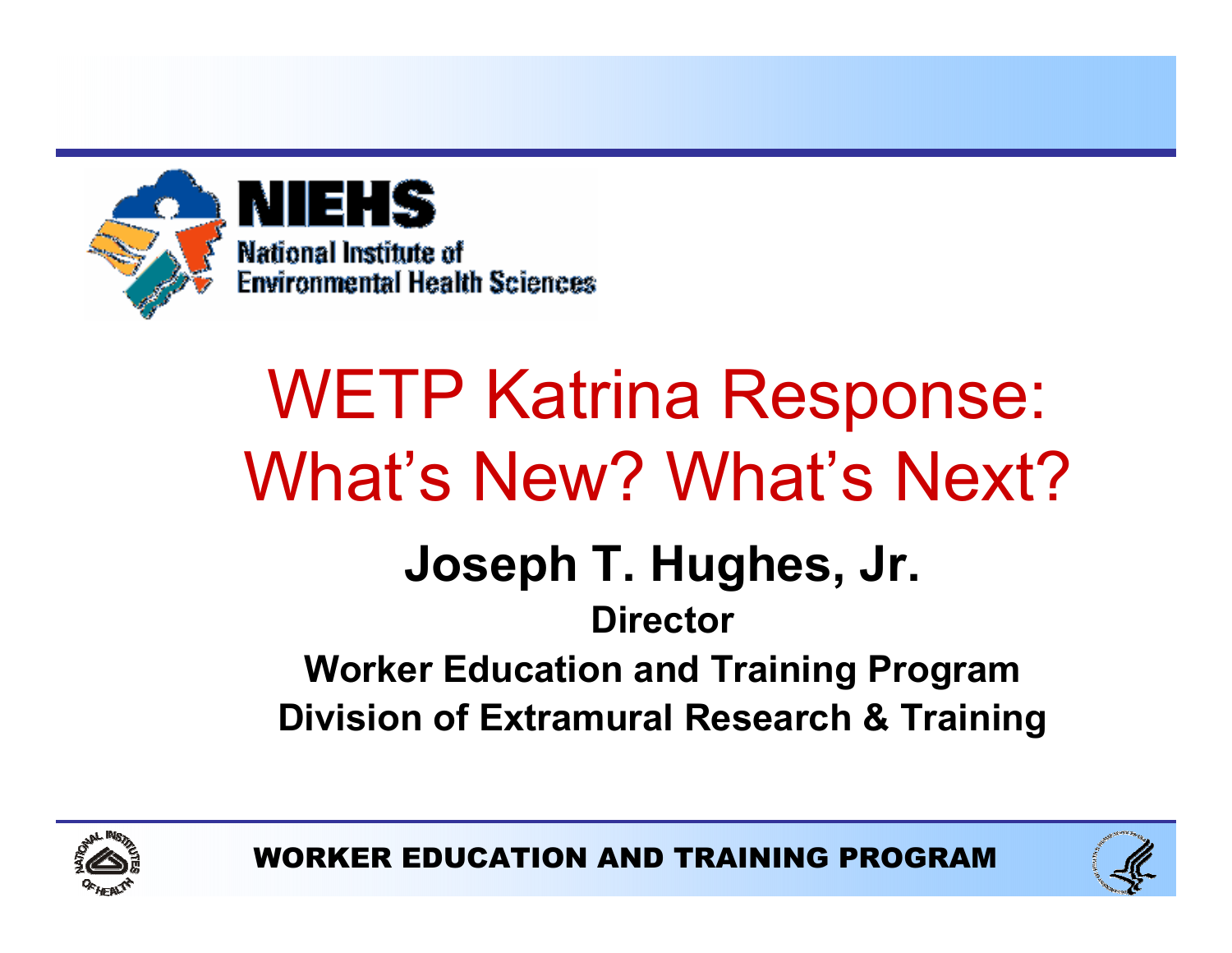# NIEHS WSH Training Annex

- Provides training assistance through FEMA-OSHA during national disasters
	- Instructional staff
	- Curriculum development experts
	- Subject matter experts
	- $-$  Training facility
- Provides technical assistance
	- Respirator fit testing
	- Distribution of PPE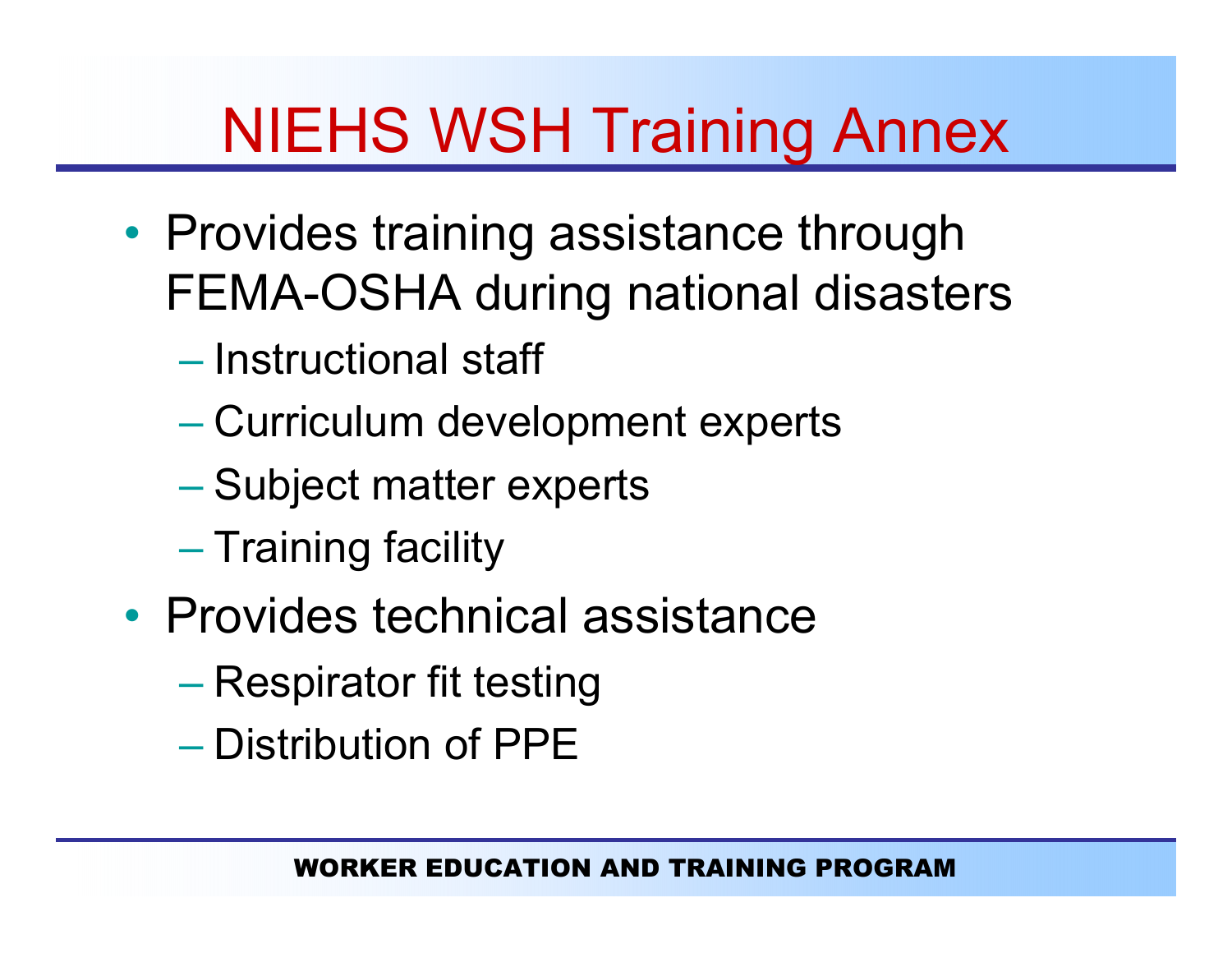### Katrina Response Powerpoint

- •**• Produced September 1st by the Clearinghouse**
- $\bullet$ • Has become the most widely used safety and health awareness program in the disaster zone.
- •• Promoted as available for any organization to adapt.
- $\bullet$  Originally in English, but translated into Spanish by CPWR.
- • Updated almost daily for first several weeks (currently version 10).

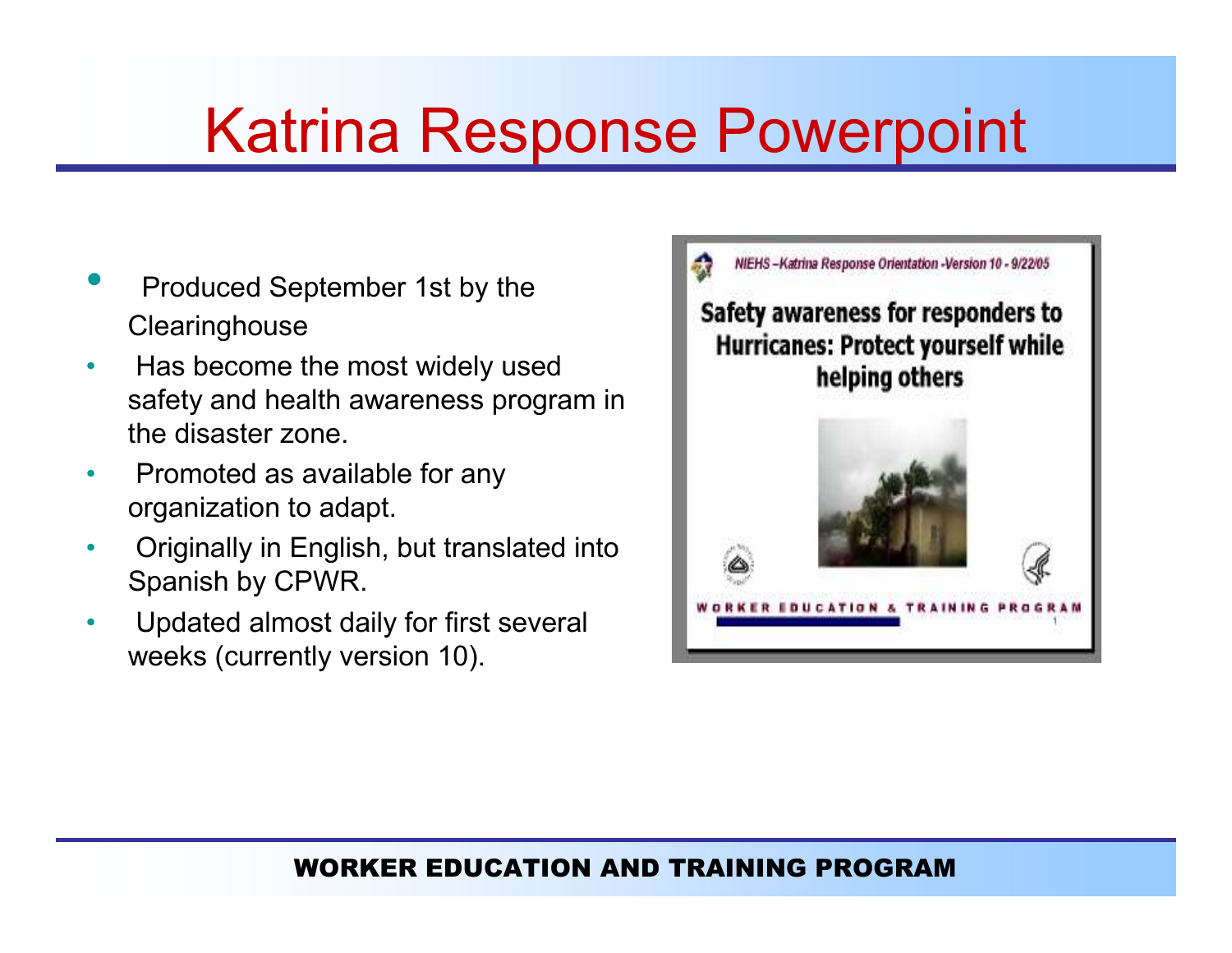### NIEHS Katrina Booklet

- Designed to accompany Power Point
- Available within days of PowerPoint creation
- Available in <sup>a</sup> print layout version with crop and registration marks for printers.
- Brochure can be printed in color or black and white to save costs.
- Available in English and Spanish
- Can be ordered from NIEHS directly from the WETP website through IUOE

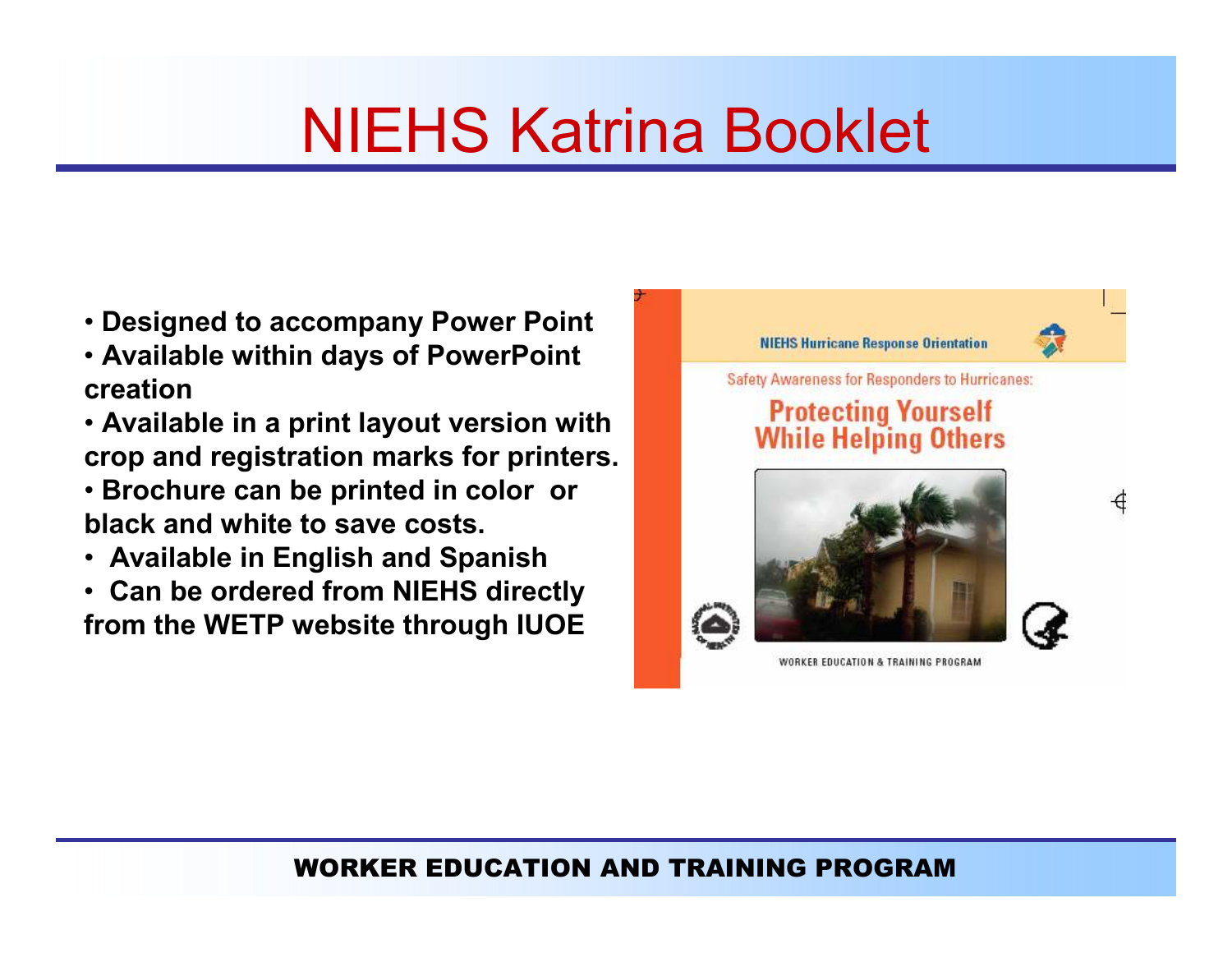

### Examples of Topics Covered:





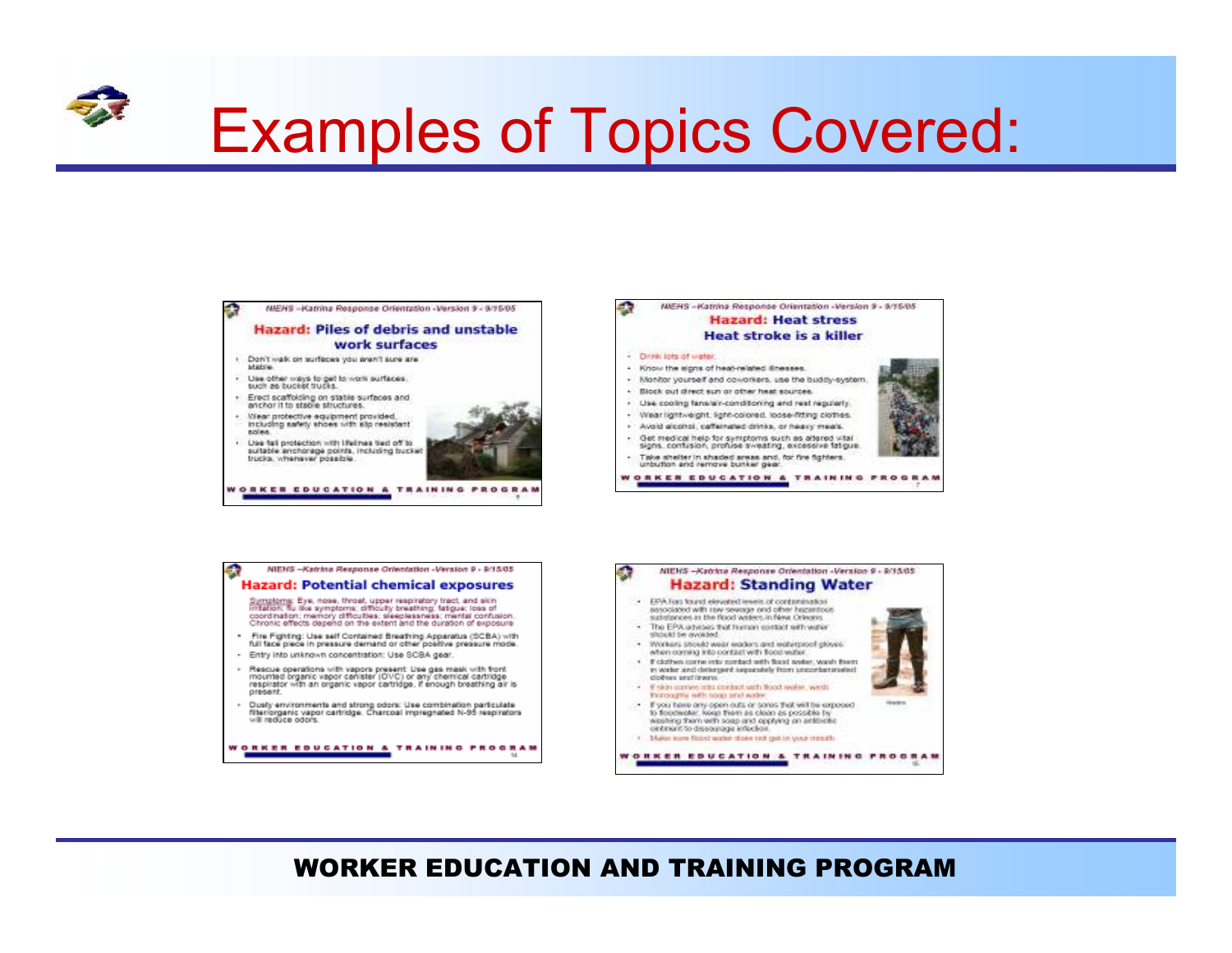### Katrina Responder Safety Poster

- Developed by NIEHS from Sept. 13 $^{\sf th}$  safety and •health precautions issued by the Joint Field Office in Baton Rouge
- • Based on their assessment of the most important safety and health issues facing cleanup workers.
- $\bullet$ Can be printed on any color printer.
- $\bullet$  There is space at the bottom for organizations to add their contact information for safety and health support or the business card of their safety personnel



**BUSINESS CONTROL & THE MINO PROGRAM**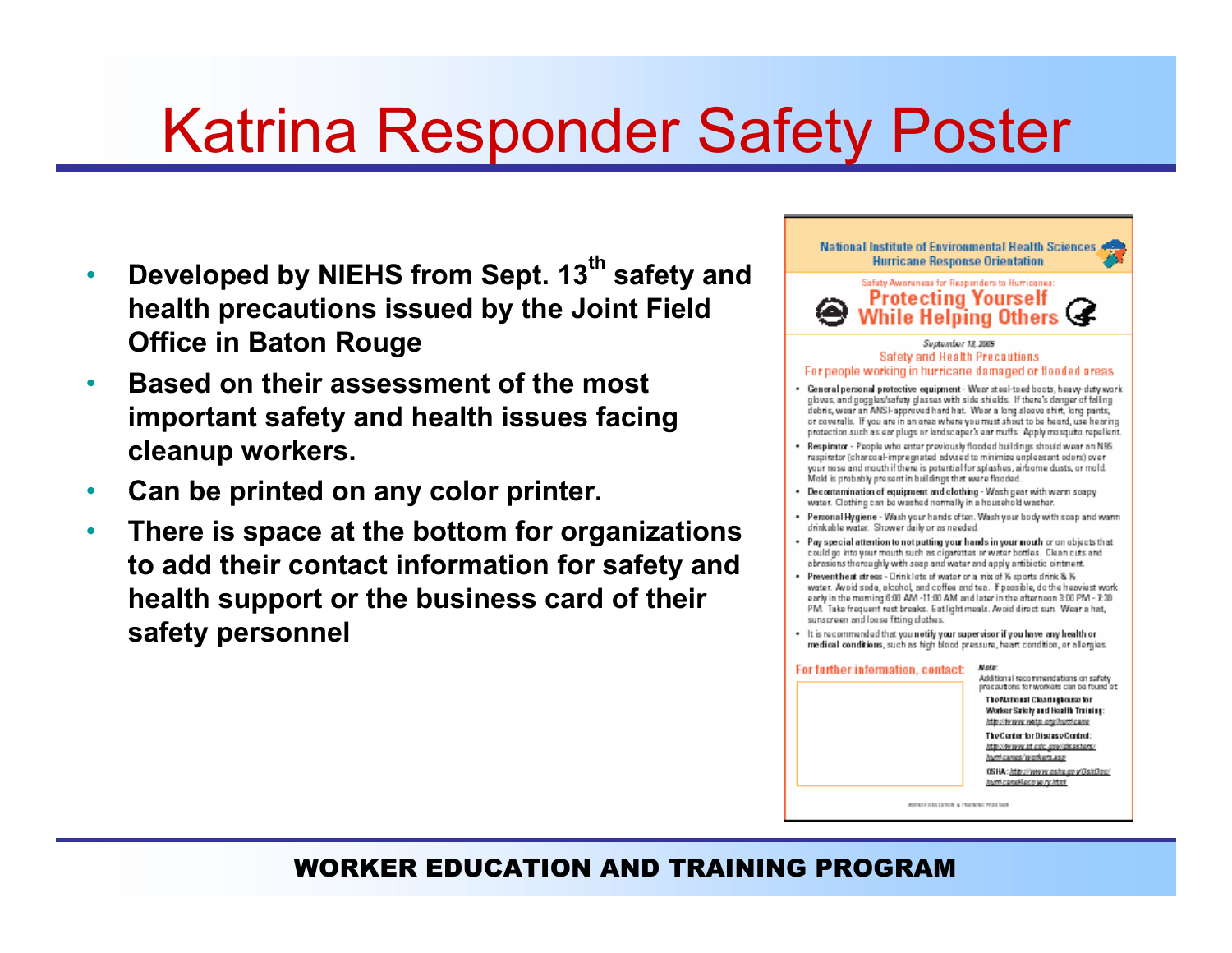### OSHA-FEMA Mission Assignment

- National Response Plan activation of Worker Safety and Health Annex
- OSHA Sub-tasking to NIEHS on Oct. 12<sup>th</sup> for \$302,000 training assignment through Oct. 31
- Deployment of NIEHS Training Team led by Jim Remington and HMTRI trainers to Mississippi
- • Integration with Biloxi JFO for field training assignments
- Proposed OSHA sub-tasking to NIEHS for Katrina training through 2006 for \$3.4M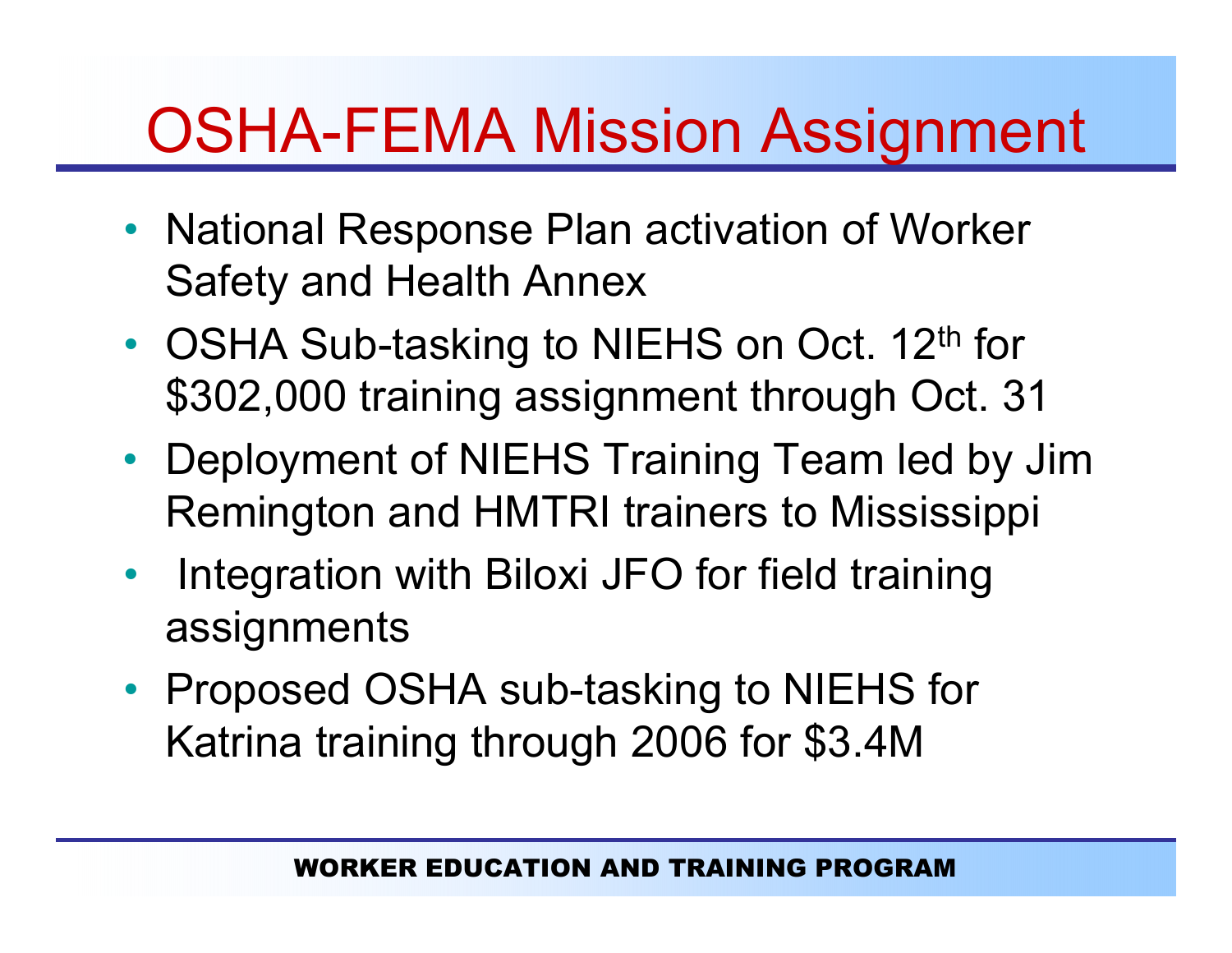### OSHA-FEMA Training Subtask

| ubtasked Agency: <u>_NIEHS ___</u> __                                                                                                                                                                                                                                                                                                                                                                                                                                                                                                                                                                                                                                                                                                                                                                                                                                                                                                                  | State: | Disaster No. 2005082401-      | Hurricane Katrinsa |
|--------------------------------------------------------------------------------------------------------------------------------------------------------------------------------------------------------------------------------------------------------------------------------------------------------------------------------------------------------------------------------------------------------------------------------------------------------------------------------------------------------------------------------------------------------------------------------------------------------------------------------------------------------------------------------------------------------------------------------------------------------------------------------------------------------------------------------------------------------------------------------------------------------------------------------------------------------|--------|-------------------------------|--------------------|
| Taking Statement/Statement of Work                                                                                                                                                                                                                                                                                                                                                                                                                                                                                                                                                                                                                                                                                                                                                                                                                                                                                                                     |        |                               |                    |
| NIEHS is tasked with developing course materials to train trainers, identify training locations, deploy trainers,<br>and deliver training to target populations of federally supported responders in the Katrina response zone. In<br>conducting this tasking, DOUOSHA will provide NIEHS with contact information at the Joint Field Offices to<br>coordinate these training activities with the other Federal Agencies. NIEHS will award administrative<br>supplements to its current Worker Training Awardees to provide response orientation training to federal<br>employees and federally-sponsored contractors engaged in hurricane recovery and remadiation activities.<br>In conjunction with OSHA, NIEHS WETP will develop a process to share and distribute relevant training and<br>education materials through its web site and training distribution network within the Katrina response zone.<br>Project Completion Date:<br>10/31/2005 |        |                               |                    |
|                                                                                                                                                                                                                                                                                                                                                                                                                                                                                                                                                                                                                                                                                                                                                                                                                                                                                                                                                        |        | Authorized Funding: \$302,000 |                    |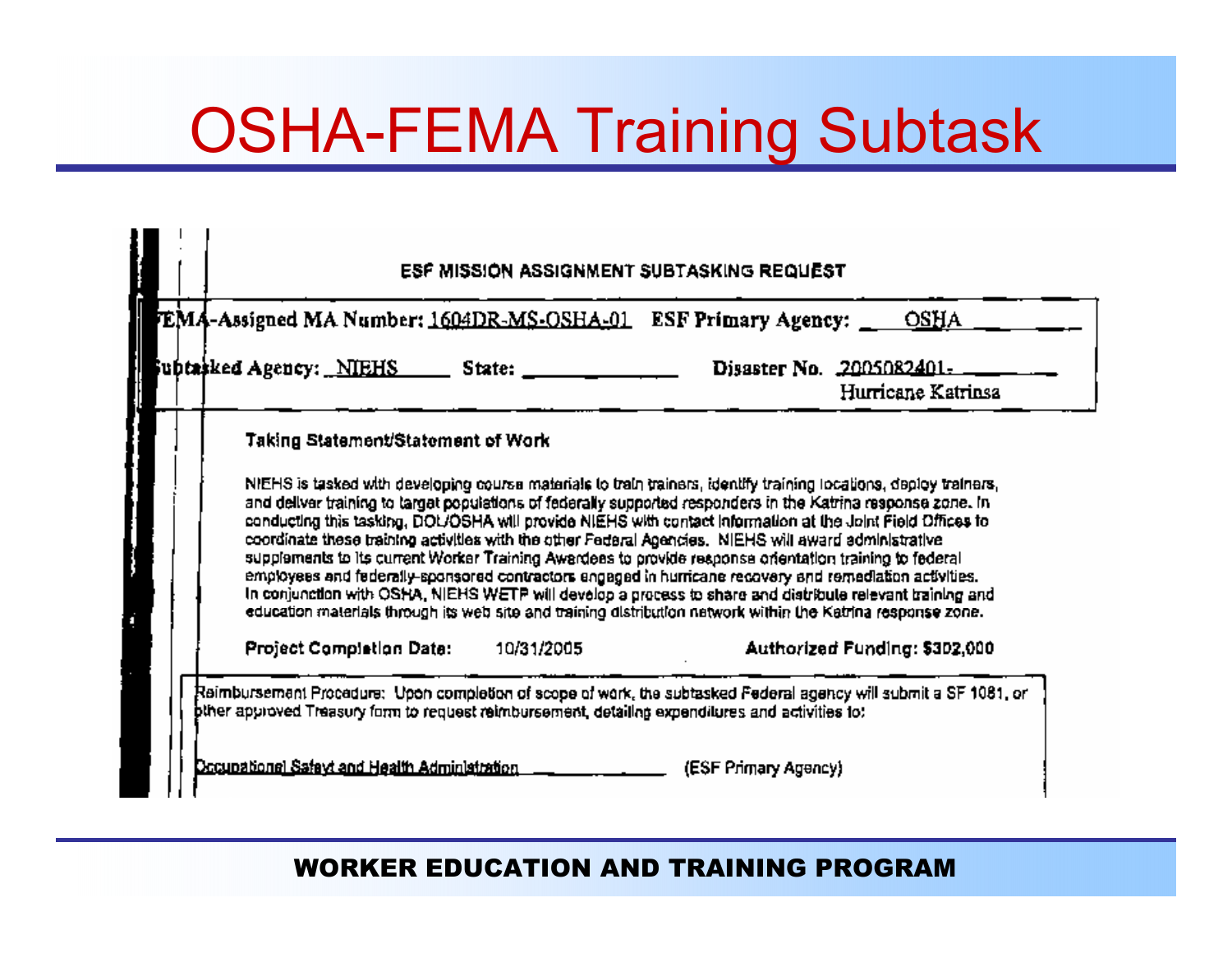### Working Through ICS

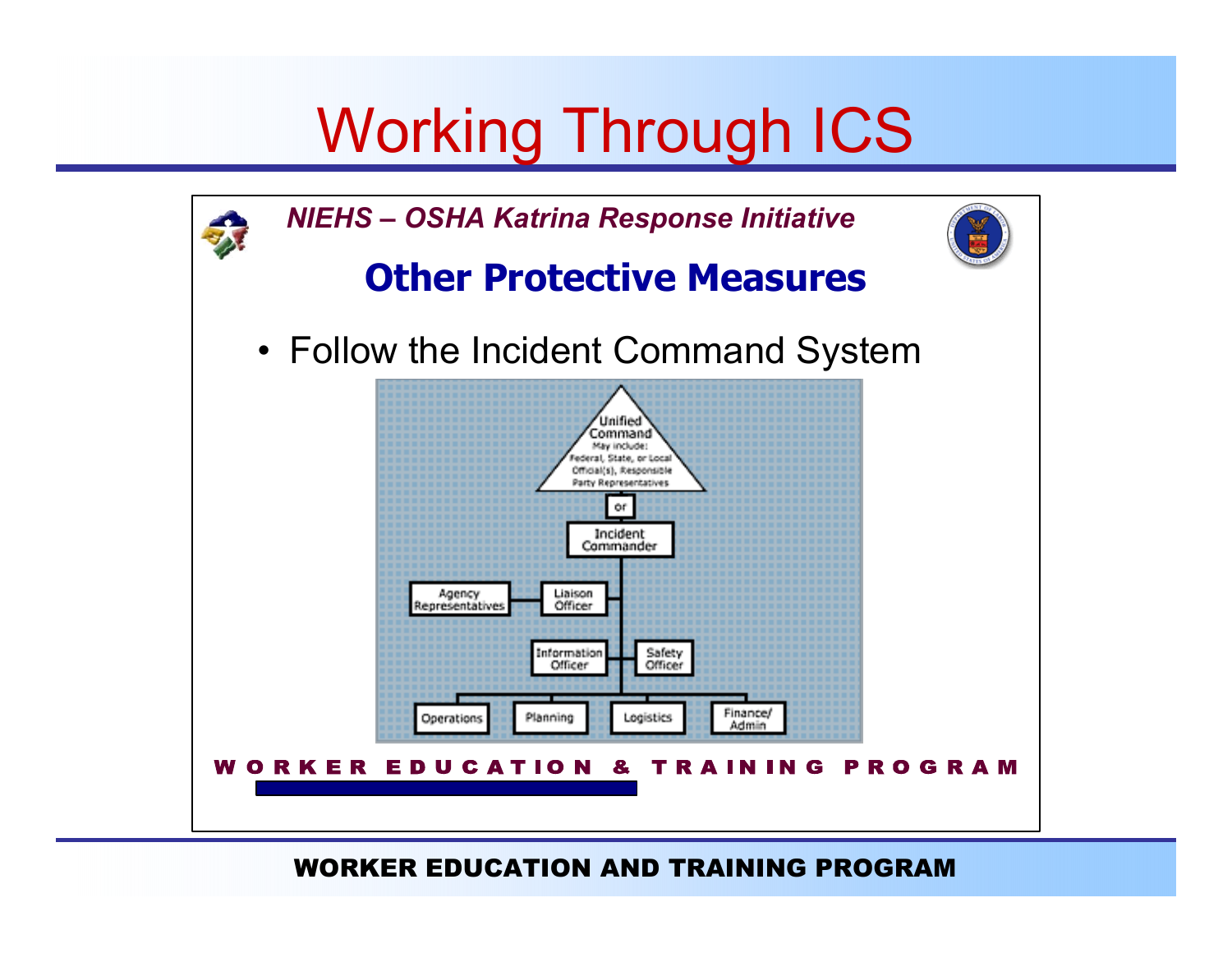### OSHA-NIEHS Katrina MOU

The following activities will be undertaken through this Memorandum of Understanding (MOU):

- • Will collaborate to develop and deliver training and education programs for reducing and eliminating hazards for disaster site workers and skilled support personnel in response to Hurricane Katrina in Louisiana, Alabama, Mississippi and Florida.
- $\bullet$  NIEHS WETP will provide the OSHA Office of Training and Education (OTE) with high quality educational and training course materials and resources for training trainers and disaster site workers and continue supporting OSHA in implementing the Worker Safety Annex to the National Response Plan.
- $\bullet$  NIEHS and its Worker Training Awardees and OSHA and its OSHA Education Centers will develop course materials to train trainers and deliver training to target populations in the Katrina response zone including those who may serve as skilled support personnel and disaster site responders.
- $\bullet$  NIEHS WETP will develop <sup>a</sup> process to share and distribute relevant training and education materials through its web site and training distribution network.
- $\bullet$  Selected NIEHS Training Awardees and OSHA Education Centers will develop situation-specific course materials and curricula and deliver training within the Katrina response zone.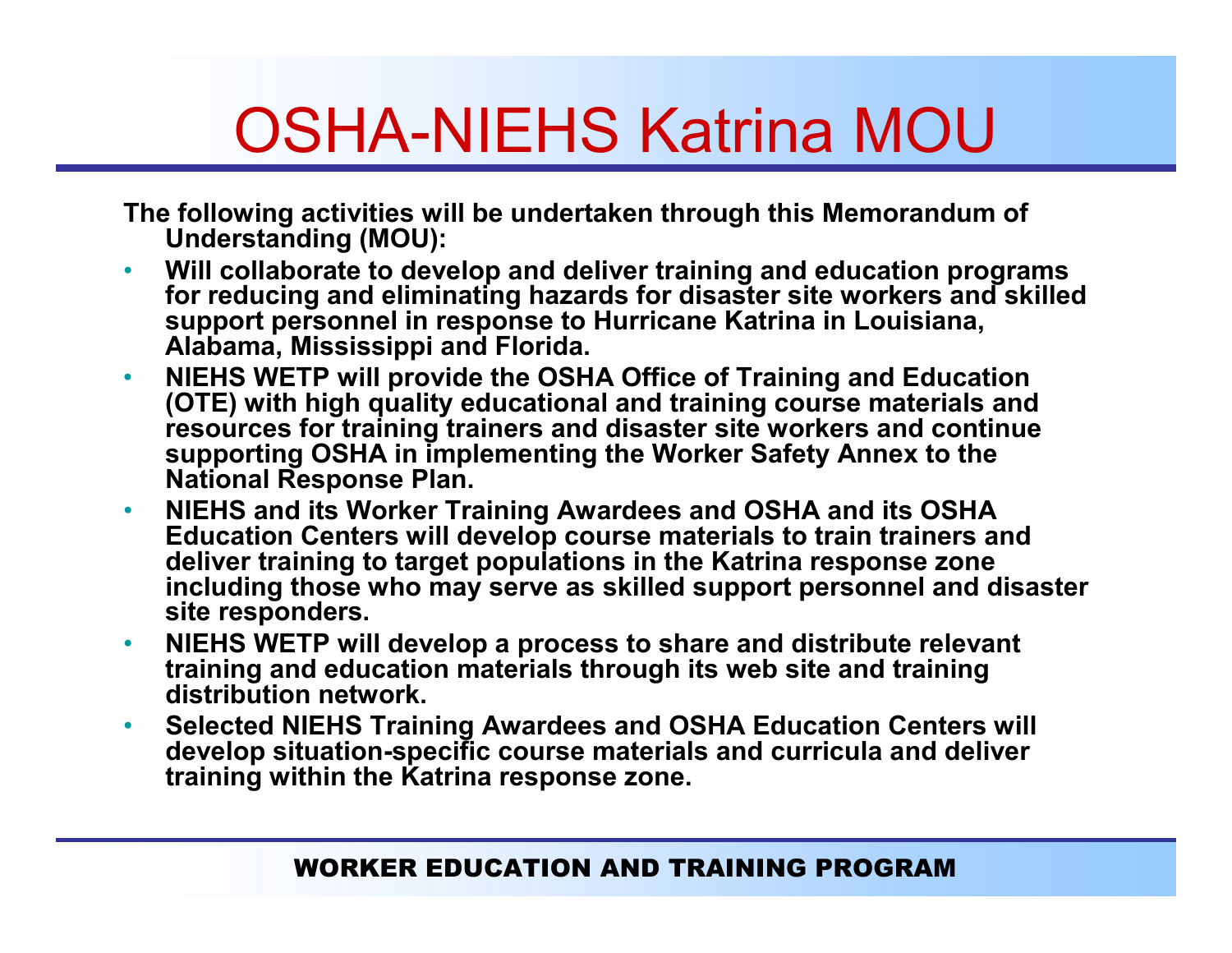### Proposed Katrina Training Plan and Budget

- • 80 hour Hazmat Technician Emergency Response Course (18 per class/6 classes) \$1600 per worker X 108 responders <sup>=</sup> \$172,800
- • 24 hour Emergency Response Operations (20 per class/20 classes) \$480 per worker X 400 workers <sup>=</sup> \$192,000
- •8 hr. Emergency Response Awareness (25 per class/30 classes) \$160 X 750 workers <sup>=</sup> \$120,000
- •40 hr. HAZWOPER (20 per class/ 25 classes) \$800 per worker X 500 workers <sup>=</sup> \$400,000
- •16 hr. OSHA Disaster Site Worker Course (20 per class/50 classes) \$360 per worker <sup>X</sup> 1,000 <sup>=</sup> \$360,000
- •16 hr. Asbestos Abatement Worker Course (20 per class/15 classes) \$320 <sup>X</sup> <sup>300</sup> workers <sup>=</sup> \$96,000
- •10 hr. OSHA Construction Safety (20 per class/50 classes) \$200 X 1,000 <sup>=</sup> \$200,000
- •8 hr. Microbial Remediation Awareness Level (25 per class/ <sup>100</sup> classes) \$160 <sup>X</sup> <sup>2500</sup> workers <sup>=</sup> \$400,000
- •8 hr. Confined Space Operations Level (25 per class/ 30 classes) \$160 X 750 workers <sup>=</sup> \$120,000
- •8 hour Respiratory Protection (25 per class/ 50 classes) \$80 per worker X 1,250 <sup>=</sup> \$100,000
- •8 hr. HAZWOPER Annual Refresher (25 per class/ 50 classes) \$80 per worker X 1,250 <sup>=</sup> \$100,000
- •8 hr. Hazard Communications (35 per class/50 classes) \$80 per worker <sup>X</sup> 1,750 workers <sup>=</sup> \$140,000
- •8 Hr HAZWOPER refresher (25 per class/ 80 classes) \$160 per worker X 2,000 <sup>=</sup> \$320,000
- • 4 hr Basic Katrina Safety Orientation Briefing (25 per class/ 200 classes) \$80 per worker X 5,000 <sup>=</sup> \$400,000
- $\bullet$ Training Delivery On-site Coordination and Communication Support Activities = \$200,000
- • The cost of a mission assignment for NIEHS to provide Katrina response training would be approximately \$3,420,000.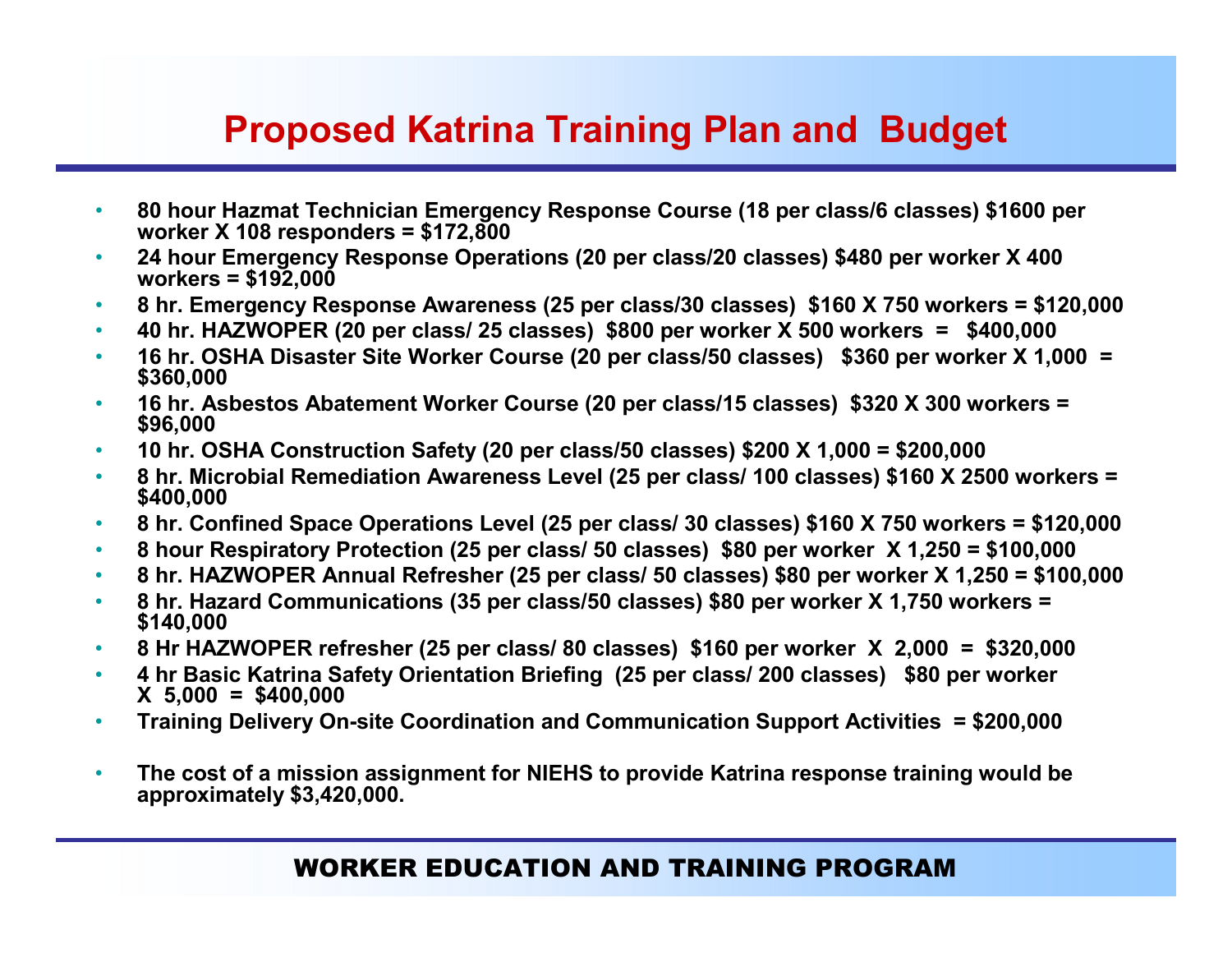### Army Corps Contract Language

- • (d) Whenever the Contracting Officer becomes aware of any noncompliance with these requirements or any condition which poses <sup>a</sup> serious or imminent danger to the health or safety of the public or Government personnel, the Contracting Officer shall notify the Contractor orally, with written confirmation, and request immediate initiation of corrective action. This notice, when delivered to the Contractor or the Contractor's representative at the work site, shall be deemed sufficient notice of the noncompliance and that corrective action is required. After receiving the notice, the Contractor shall immediately take corrective action. If the Contractor fails or refuses to promptly take corrective action, the Contracting Officer may issue an order stopping all or part of the work until satisfactory corrective action has been taken. The Contractor shall not be entitled to any equitable adjustment of the contract price or extension of the performance schedule on any stop work order issued under this clause.
- $\bullet$  If the contract will involve (a) work of <sup>a</sup> long duration or hazardous nature, or (b) performance on <sup>a</sup> Government facility that on the advice of technical representatives involves hazardous materials or operations that might endanger the safety of the public and/or Government personnel or property, add the following paragraph (f) to the basic clause:
- •(f) Before commencing the work, the Contractor shall
- $\bullet$  (1) Submit <sup>a</sup> written proposed plan for implementing this clause. The plan shall include an analysis of the significant hazards to life, limb, and property inherent in contract work performance and <sup>a</sup> plan for controlling these hazards; and
- • (2) Meet with representatives of the Contracting Officer to discuss and develop <sup>a</sup> mutual understanding relative to administration of the overall safety program.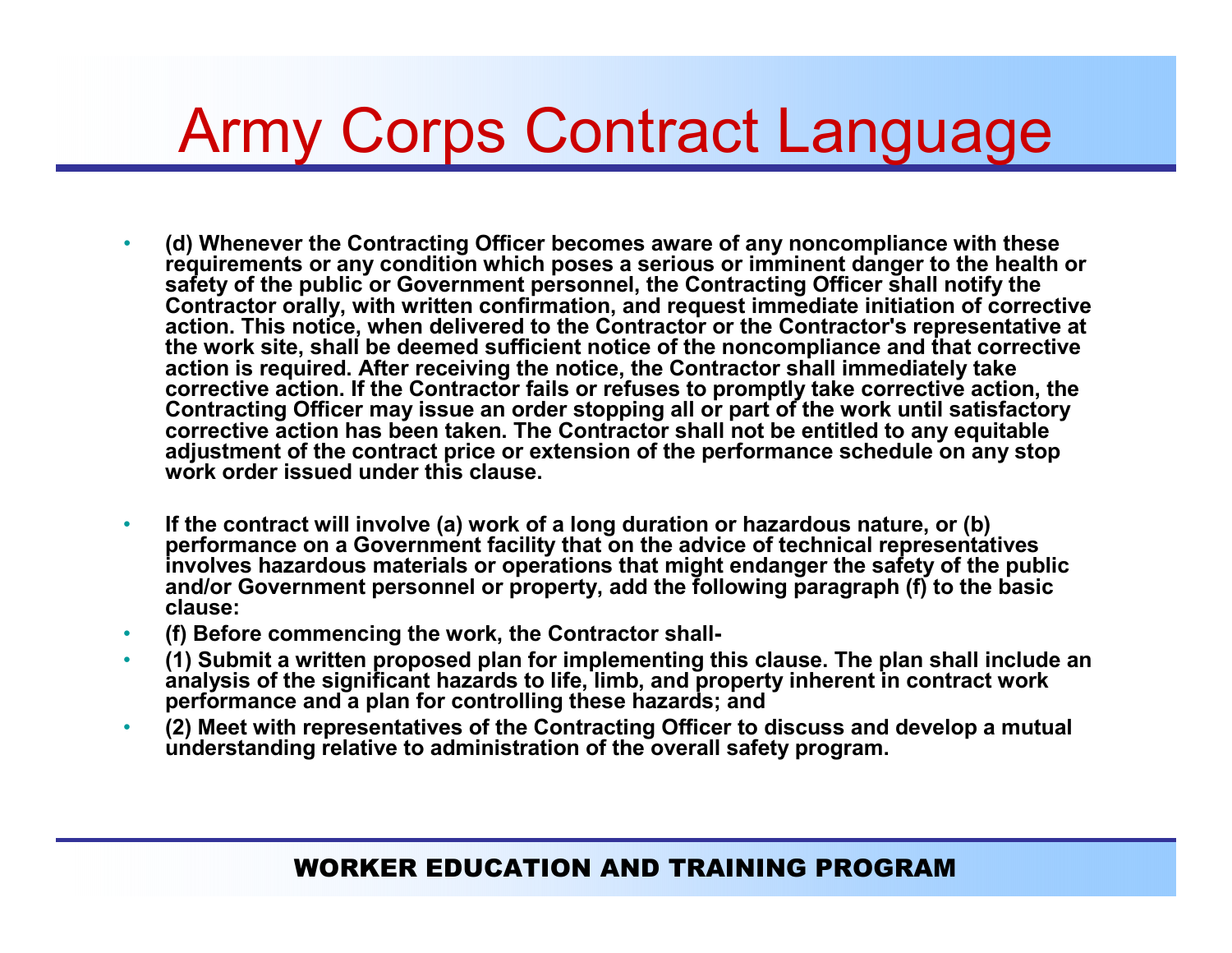### Katrina HASP Training Requirements

OSHA Katrina HASP contains the following training requirements:

All agency and contractor personnel engaged in response operations must be trained to recognize and avoid hazards.

This training is composed of several elements:

- $\bullet$ General training for disaster site workers
- $\bullet$ Site-specific training
- $\bullet$ Task specific training, including any mandated training requirements
- •Pre-deployment and pre-job briefings
- •Site-specific training includes an overview of conditions specific to the locales where the employee will be deployed. Task-specific training includes items such as hazard communication, PPE, use of tools, safety at elevations, etc. Training that is mandated by various agencies, such as OSHA, EPA, USCG, DOT, etc., shall be provided in accordance with those agencies' guidelines.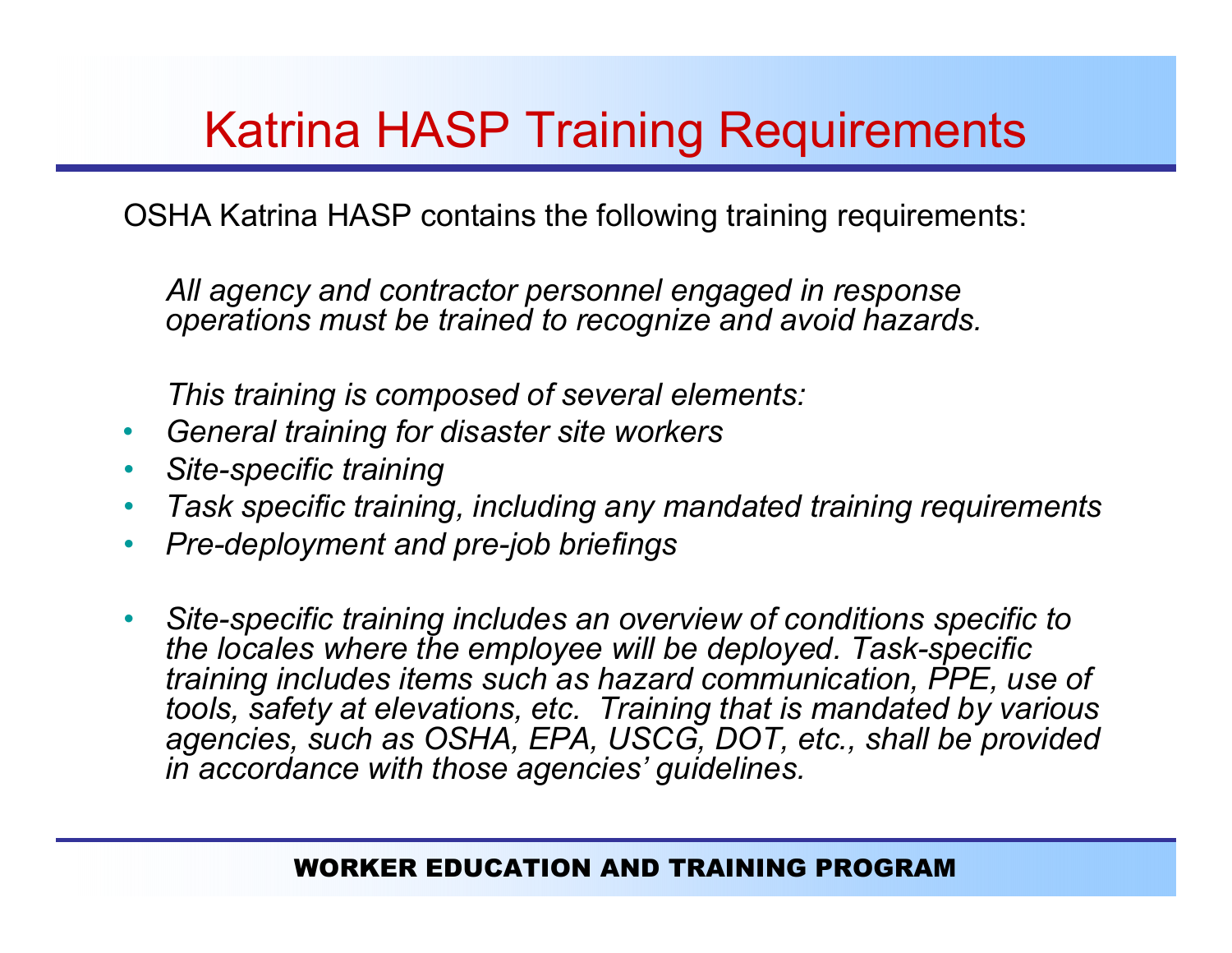### Katrina Breakout Objectives

- • Addressing safety and health hazards in the NIEHS Katrina Site Orientation.
- • Adapting and Streamlining NIEHS training programs to train non-federally funded workers for the cleanup and re-building in the Gulf Coast.
- • Revisiting the OSHA Disaster Site Worker Course.
- Fleshing out <sup>a</sup> WETP training deployment plan for the Gulf.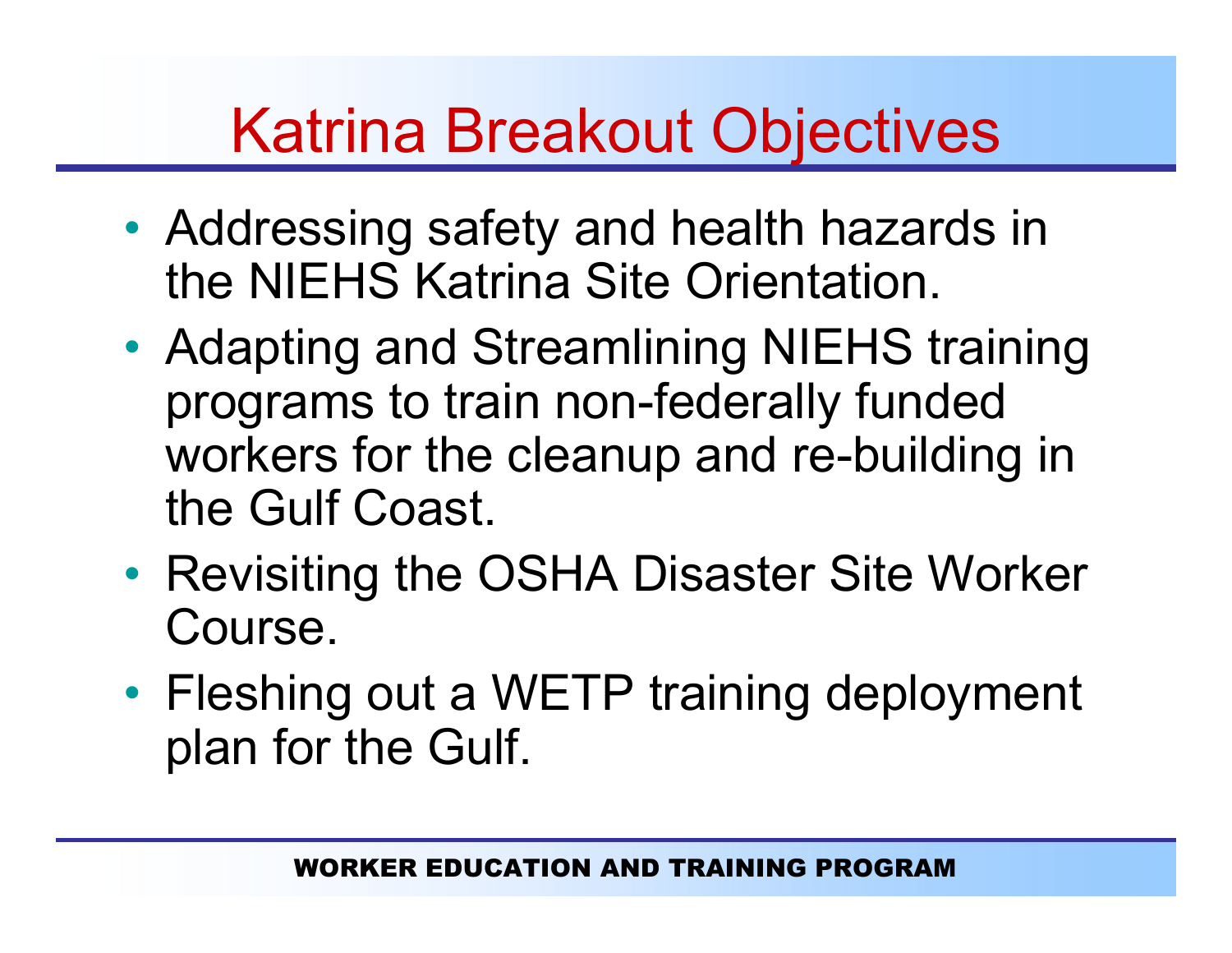## Katrina Workforce Outreach

- •Immigrant workers risk danger for storm cash
- •• By <u>MARY LOU PICKEL</u> Cox News ServiceWednesday, October 19, 2005
- $\bullet$  ATLANTA — At the day labor pickup spot by the Home Depot on Sydney Marcus Boulevard in Atlanta, workers leave for the Gulf Coast every few days as contractors stop and offer them jobs.
- $\bullet$  They'll eagerly take work cleaning out maggot-infested food from refrigerators in New Orleans hotel kitchens and gutting homes and businesses containing asbestos and toxic sludge.
- • The huge, multibillion-dollar cleanup task on the Gulf Coast is <sup>a</sup> magnet for immigrant workers, legal and illegal. Although some are happy with their jobs, others find that the conditions aren't what they had hoped. Many immigrants have fallen victim to unscrupulous contractors and thieving co-workers. They also fear disease and deportation.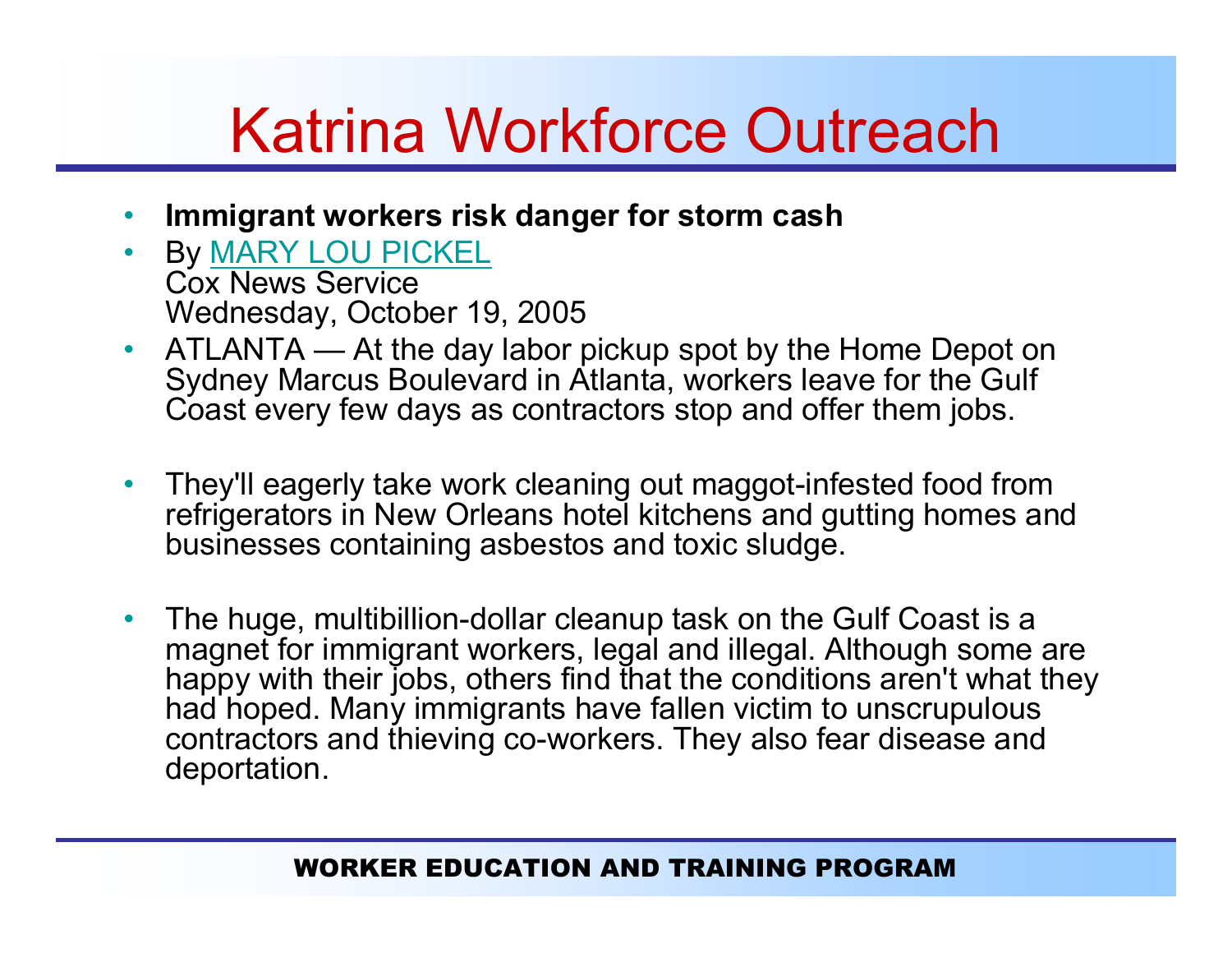### Cleanup Worker Safety Version